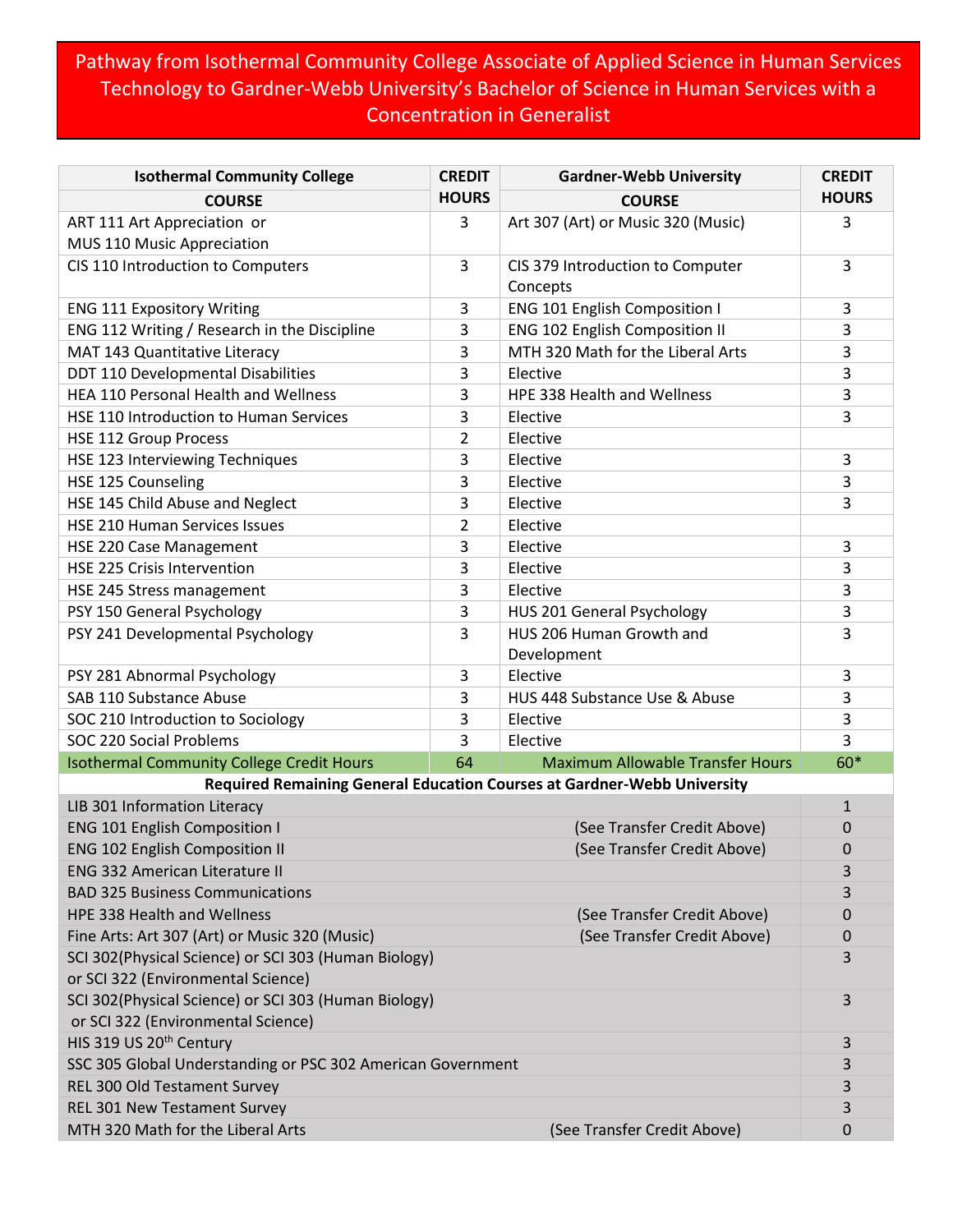| <b>Required Courses in Human Services</b>                         |                             |                          |  |  |
|-------------------------------------------------------------------|-----------------------------|--------------------------|--|--|
| HUS 201 General Psychology                                        | (See Transfer Credit Above) | 0                        |  |  |
| HUS 206 Human Growth and Development                              | (See Transfer Credit Above) | 0                        |  |  |
| HUS 300 Ethical Issues in Human Services                          |                             | 3                        |  |  |
| <b>HUS 302 Group Dynamics</b>                                     |                             | 3                        |  |  |
| <b>HUS 304 Human Services Profession</b>                          |                             | 3                        |  |  |
| HUS 311 Diversity and Multicultural Foundations in Human Services |                             | 3                        |  |  |
| HUS 404 Case Management and Assessment                            |                             | 3                        |  |  |
| HUS 411 Applied Psychopathology                                   |                             | 3                        |  |  |
| HUS 426 Crisis, Trauma, and Intervention Strategy                 |                             | 3                        |  |  |
| HUS 499 Applications in Human Services                            |                             | 3                        |  |  |
| <b>Concentration in Generalist (Choose 3 Courses)</b>             |                             |                          |  |  |
| HUS 320 Introduction to Clinical Practice                         |                             | 3                        |  |  |
| HUS 374 Psychology of Religion                                    |                             | 3                        |  |  |
| HUS 399 Community Resource Development                            |                             | 3                        |  |  |
| HUS 402 Introduction to Counseling                                |                             | 3                        |  |  |
| HUS 406 Psychology of Personality                                 |                             | 3                        |  |  |
| HUS 412 Psychology of Aging                                       |                             | 3                        |  |  |
| HUS 413 Understanding Nonprofit Organizations                     |                             | 3                        |  |  |
| HUS 416 Leadership in the Helping Profession                      |                             | 3                        |  |  |
| <b>HUS 440 Family Dynamics</b>                                    |                             | 3                        |  |  |
| HUS 448 Substance Use and Abuse                                   | (See Transfer Credit Above) | 0                        |  |  |
| HUS 495 Internship in Human Services                              |                             | 3                        |  |  |
| HUS 497 Internship in Human Services                              |                             | 3                        |  |  |
| HUS 498 Internship in Human Services                              |                             | 3                        |  |  |
| <b>General Elective Hours</b>                                     |                             | 5                        |  |  |
| <b>Concentration in Clinical / Pre-Counseling</b>                 |                             |                          |  |  |
| HUS 320 Introduction to Clinical Practice                         |                             | 3                        |  |  |
| HUS 402 Introduction to Counseling                                |                             | 3                        |  |  |
| HUS 406 Psychology of Personality                                 |                             | 3                        |  |  |
| <b>FREE Elective Hours</b>                                        |                             | $\overline{\phantom{a}}$ |  |  |
| <b>Concentration in Family Dynamics</b>                           |                             |                          |  |  |
| HUS 399 Community Resource Development                            |                             | 3                        |  |  |
| HUS 412 Psychology of Aging                                       |                             | 3                        |  |  |
| <b>HUS 440 Family Dynamics</b>                                    |                             | 3                        |  |  |
| <b>FREE Elective Hours</b>                                        |                             | 2                        |  |  |
| <b>Concentration in Non-Profit Leadership</b>                     |                             |                          |  |  |
| HUS 399 Community Resource Development                            |                             | 3                        |  |  |
| HUS 413 Understanding Nonprofit Organizations                     |                             | 3                        |  |  |
| HUS 416 Leadership in the Helping Profession                      |                             | 3                        |  |  |
| <b>FREE Elective Hours</b>                                        |                             | 2                        |  |  |
| <b>Concentration in Substance Use and Abuse</b>                   |                             |                          |  |  |
| HUS 399 Community Resource Development                            |                             | 3                        |  |  |
| HUS 406 Psychology of Personality                                 |                             | 3                        |  |  |
| HUS 448 Substance Use and Abuse                                   | (See Transfer Credit Above) | 3                        |  |  |
| <b>FREE Elective Hours</b>                                        |                             | 5                        |  |  |
|                                                                   | <b>Gardner-Webb Hours</b>   | $60*$                    |  |  |
|                                                                   | <b>Total Hours</b>          | 120*                     |  |  |